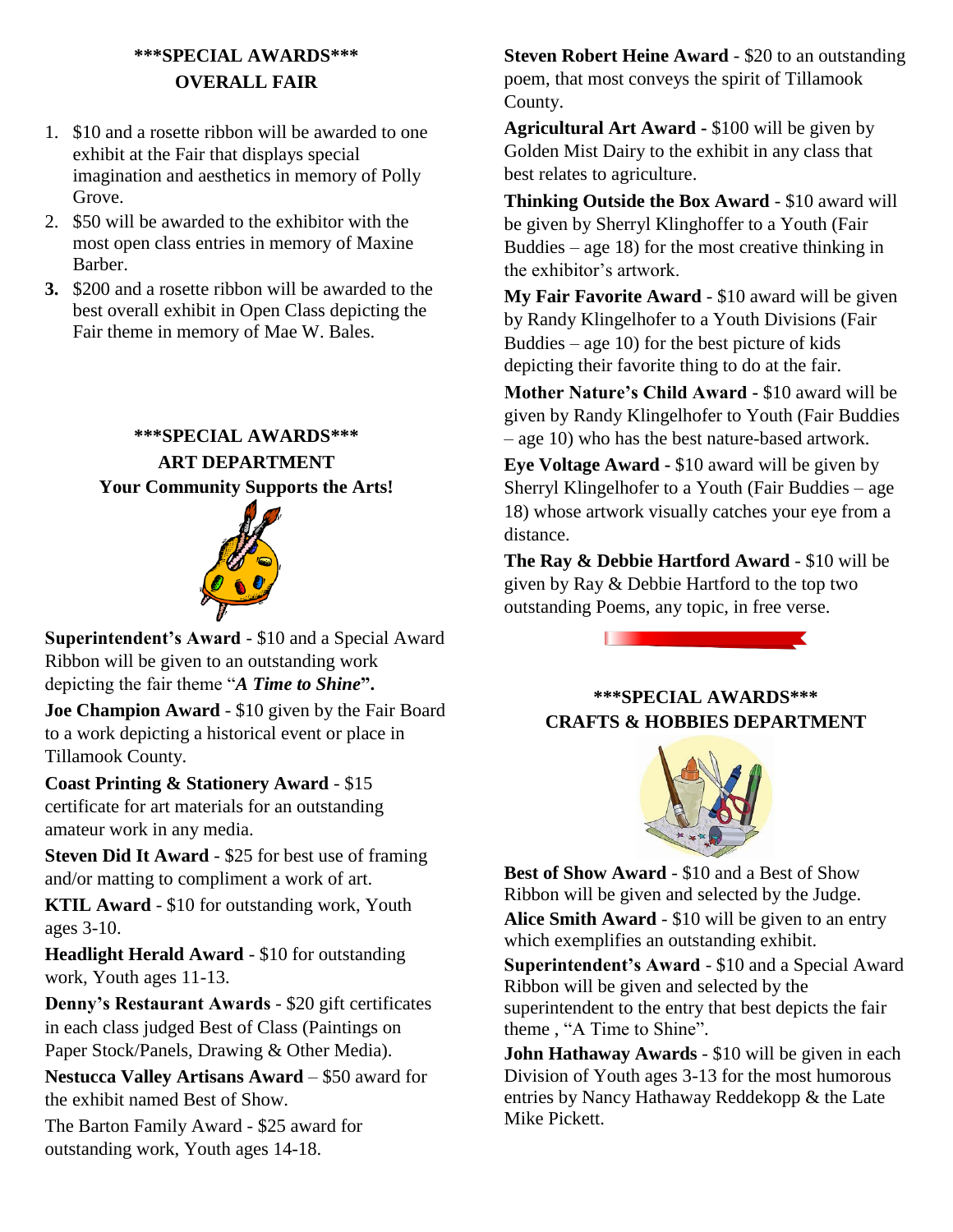**Dekunsams Second Street Coffee Shop** - \$20 will be given for the best collection in the Collections Division.

**Jon Dwigans Award** - \$10 will be given to an entry which exemplifies an outstanding adult craft.

Pat Lee Award - \$25 will be awarded to the best wood carving.

**Junior Creator Awards**- \$20 will be given to the top Lego or interlocking block construction in each youth age group: Fair Buddies, Youth 6-10, and Youth 11-13.

**Judges Choice Award**- Two \$10 Judges Choice Awards for the top two in the Youth and Adult divisions sponsored by Gregory Lum.

**Brown Family Award-** \$10 will be given to the most unique and creative craft made by youth ages 3 to 18,

chosen and given by Josh & Kelli Brown.

#### \*\*\*SPECIAL AWARDS\*\*\* **CULINARY DEPARTMENT**



**Peggy Parker Award** - \$10 award will be given to a youth whose entry is outstanding.

**Lorena Weber Memorial Award** - \$25 cash award will be given by Tom Weber, Jr. to an entry selected by the Superintendent as Best of Show exhibit.

**Queen of the Kitchen Award** - \$20 award will be given in honor of Lorene Phillips to the adult female whose entry is outstanding.

**King of the Kitchen Award** - \$15 will be given by Bob Reed to the adult male whose entry is outstanding in baked goods.

**Princess of the Kitchen Award (6-10 yr. old)** – \$10 award will be given by Kelley's Place to a female youth whose entry is outstanding in baked goods.

**Prince of the Kitchen Award (6-10 yr. old)** – \$10 award will be given by Kelley's Place to a male youth whose entry is outstanding in baked goods.

**Princess of the Kitchen Award (11-13 yrs. old)** – A \$10 Gift Card from the Rodeo Steak House & Grill will be given to a female youth whose entry is outstanding in baked goods.

#### **Prince of the Kitchen Award (11-13 yrs. old)** – A

\$10 Gift Card from the Rodeo Steak House & Grill will be given to a male youth whose entry is outstanding in baked goods.

**Superintendent's Award** - \$10 award and a Special Award Ribbon will be given to an outstanding cookie entry, any age group.

**Marlene Trent Best Cake Award** - \$25 will be given by Marlene Trent to an entry chosen by the Superintendent as the Best Cake.

**Mike Trent Bread Award** - \$100 will be given by Mike Trent to an adult whose entry is chosen outstanding in the yeast bread class by the Superintendent.

**The Stelzig Family Awards -** \$10 award will be given by the Stelzig Family to a youth, age  $11 - 16$ for the best decorated cake and \$15 to an adult for the best decorated cake.

**Bizeau Family Dentistry Award -** \$30 award will be given by Bizeau Family Dentistry to a youth, age  $11 - 16$  for the best jam/jelly entry.

**Bizeau Family Dentistry Award -** \$30 award be given by Bizeau Family Dentistry to a youth, age 6 – 10 for whose entry is most outstanding.

**Kathy Maffin Memorial Award** - \$25 will be given for the best decorated cake in class 19.



**\*\*\*SPECIAL AWARDS\*\*\* FLORAL DEPARTMENT**



**John Gienger Award** - \$10 and a Best of Show Ribbon will be given by the Fair Board for the Best of Show specimen or plant in Horticulture.

**Superintendent's Award -** \$10 and a Special Award Ribbon will be given to the Best of Class in artistic arrangements.

**Bizeau Family Dentistry Award -** \$30 will be given by Bizeau Family Dentistry for the most outstanding Dahlia.

**Mildred Davy Award** - \$25 will be given by Jerry & Sally Underwood to the best single yellow rose.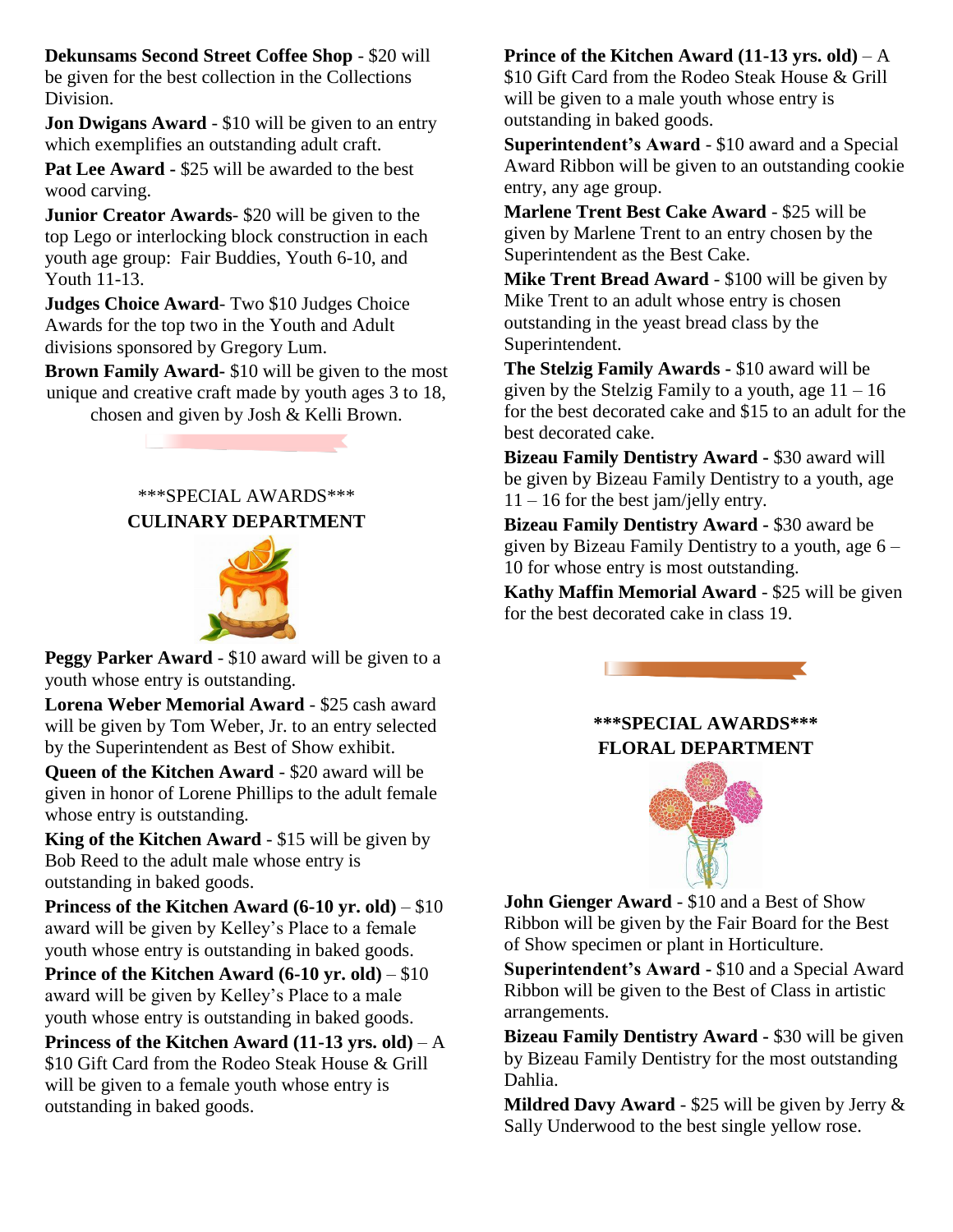**Helga Garling Award -** \$25 will be given by Jim Garling for the best artistic arrangement using yellow roses.

**Carl, Eva & Carl Jr. Memorial Award** - \$25 will be given from their family for the best single gladiolus.

**Virginia Hathaway Award** - \$40 will be given by Nancy Hathaway Reddekopp & the Late Mike Pickett to the outstanding lily exhibit.

**Anderson Florists Awards** - \$10 Gift Certificate to the outstanding artistic arrangement in Youth Artistic and a \$10 Gift Certificate to the outstanding exhibit in Youth Divisions.

**Outstanding Bonsai Award -** \$10 will be given by the Migoto Yamadori Bonsai Club of Tillamook to an outstanding bonsai exhibit.

**Hidden Acres Award -** \$50 Gift Certificate will be given to the grand prize outdoor mixed potted plants (outdoor B).

**The Frieda Obrist Memorial Award-** \$25 will be given by her family for the most outstanding geranium.

**Lillian Alspach Award** - \$40 will be given by the family of Lillian to the exhibitor that received the most blue ribbons in the Floral Dept.

**Sunflower Flats Award** - \$10 cash award – 1 for the best sunflower in the adult & 1 for the best in the youth category.

**Sunflower Flats Award** - \$25 for the most creative sunflower arrangement in open class (may include other flowers but must include at least 3 sunflowers)

**Outstanding Fuchsia Award-** \$20 will be given to the Most Outstanding Fuchsia exhibit in honor of Maxine Scovell.

**Grandma Paddy's Floral People's Choice Award -** \$30 will be given by Naomi Wymer to the best artistic arrangement (adult) and \$20 will be given by Rodna Bos to the best artistic arrangement in youth. Vote during your walk-thru appointment from Friday, August  $13^{th}$  through Saturday, August  $14^{th}$ .

> **\*\*\*SPECIAL AWARDS\*\*\* PHOTOGRAPHY DEPARTMENT**



**Superintendent's Award** - \$25 and a Special Award Ribbon will be given by the Fair Board to an entry, which exemplifies an outstanding photography exhibit.

**Steven Did It Awards** - \$25 will be given to both the Junior and Senior Outstanding Exhibits. One of these exhibits will be chosen Best of Show and receive a Best of Show Ribbon.

**Agriculture Photo Award -** \$100 will be given by Golden Mist Dairy to the exhibit in any class that best relates to agriculture.

**Lauretta Weber Award** - \$25 will be given by Tom Weber, Jr. to a Youth Division exhibitor whose entry best depicts the fair theme, "A Time to Shine"**.**

**Glenn J. Barber Memorial Award -** \$50 will be given by Rebekah Hopkins to the photograph that best documents or preserves Oregon history.



#### **\*\*\*SPECIAL AWARDS\*\*\* LAND PRODUCTS DEPARTMENT**



Special Awards are presented to exhibits entered in Open Class.

**Jeannie Larson Award** – The Fair Board will present \$10 and a Best of Show Ribbon for the best garden basket displaying a combination of land products.

**Howard G. Smith Award** – The Fair Board will present \$10 for an entry that exemplifies an outstanding land products exhibit.

**Superintendent's Award** - \$10 and a Special Award Ribbon from Josi Farms will be awarded to an exhibit that generates interest in land products. This could be a courtesy exhibit.

**Junior Gardener Award** - \$10 from Josi Farms will be awarded to an outstanding exhibit by a youth 13 years or younger.

**Bringing in the Sheaves Award** - \$10 from Josi Farms will be awarded to the best overall grass bundle.

**Fair Spirit Award** – \$20 cash given in memory of Harvey Godwin to a display using land products and fair theme, "A Time to Shine". This could be a courtesy exhibit.